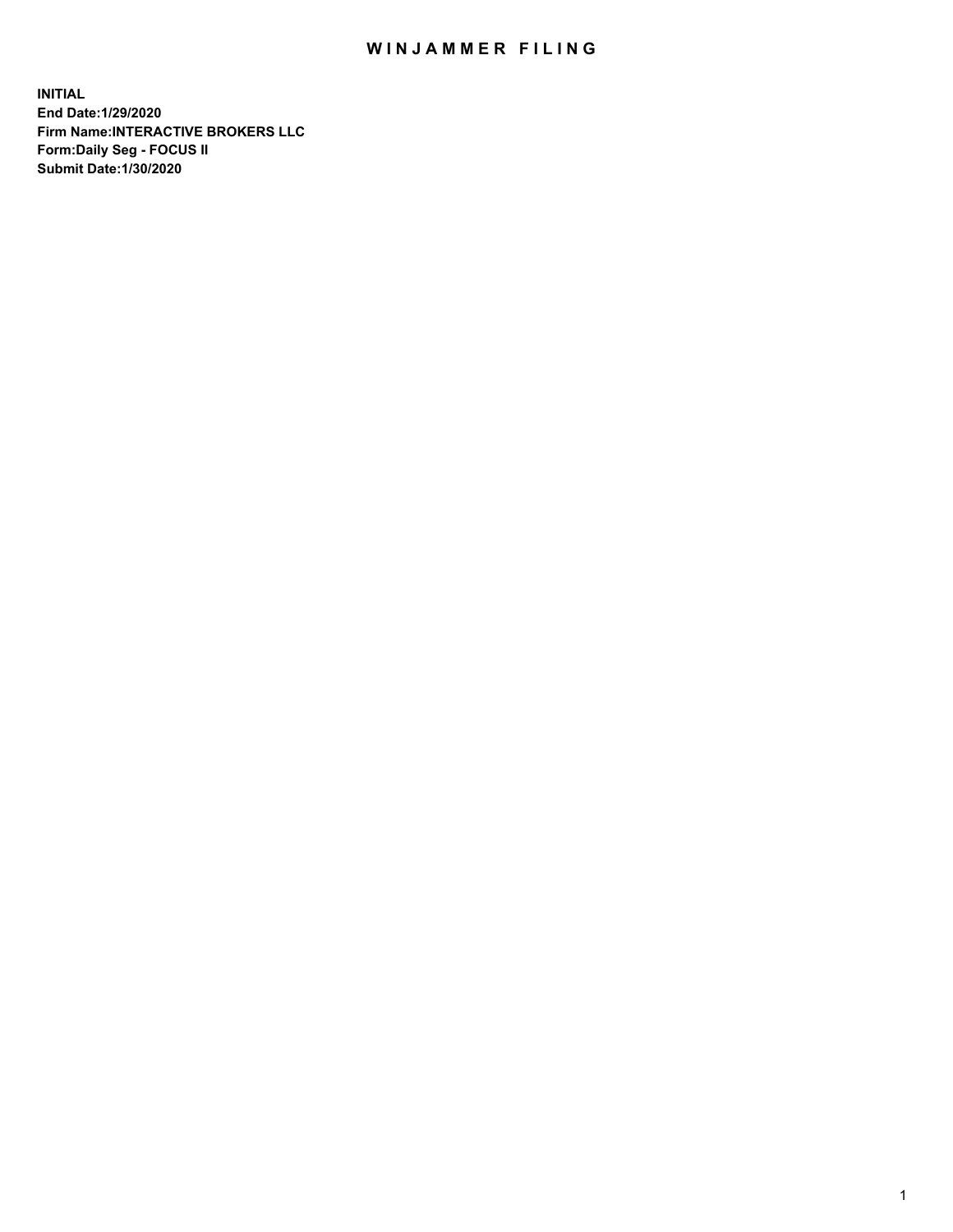**INITIAL End Date:1/29/2020 Firm Name:INTERACTIVE BROKERS LLC Form:Daily Seg - FOCUS II Submit Date:1/30/2020 Daily Segregation - Cover Page**

| Name of Company                                                                                                                                                                                                                                                                                                                 | <b>INTERACTIVE BROKERS LLC</b>                                                   |
|---------------------------------------------------------------------------------------------------------------------------------------------------------------------------------------------------------------------------------------------------------------------------------------------------------------------------------|----------------------------------------------------------------------------------|
| <b>Contact Name</b>                                                                                                                                                                                                                                                                                                             | <b>James Menicucci</b>                                                           |
| <b>Contact Phone Number</b>                                                                                                                                                                                                                                                                                                     | 203-618-8085                                                                     |
| <b>Contact Email Address</b>                                                                                                                                                                                                                                                                                                    | jmenicucci@interactivebrokers.c<br>om                                            |
| FCM's Customer Segregated Funds Residual Interest Target (choose one):<br>a. Minimum dollar amount: ; or<br>b. Minimum percentage of customer segregated funds required:% ; or<br>c. Dollar amount range between: and; or<br>d. Percentage range of customer segregated funds required between:% and%.                          | <u>0</u><br>$\overline{\mathbf{0}}$<br>155,000,000 245,000,000<br>0 <sub>0</sub> |
| FCM's Customer Secured Amount Funds Residual Interest Target (choose one):<br>a. Minimum dollar amount: ; or<br>b. Minimum percentage of customer secured funds required:%; or<br>c. Dollar amount range between: and; or<br>d. Percentage range of customer secured funds required between:% and%.                             | <u>0</u><br>$\overline{\mathbf{0}}$<br>80,000,000 120,000,000<br>0 <sub>0</sub>  |
| FCM's Cleared Swaps Customer Collateral Residual Interest Target (choose one):<br>a. Minimum dollar amount: ; or<br>b. Minimum percentage of cleared swaps customer collateral required:%; or<br>c. Dollar amount range between: and; or<br>d. Percentage range of cleared swaps customer collateral required between: % and %. | <u>0</u><br>$\underline{\mathbf{0}}$<br>0 <sub>0</sub><br>0 <sub>0</sub>         |

Attach supporting documents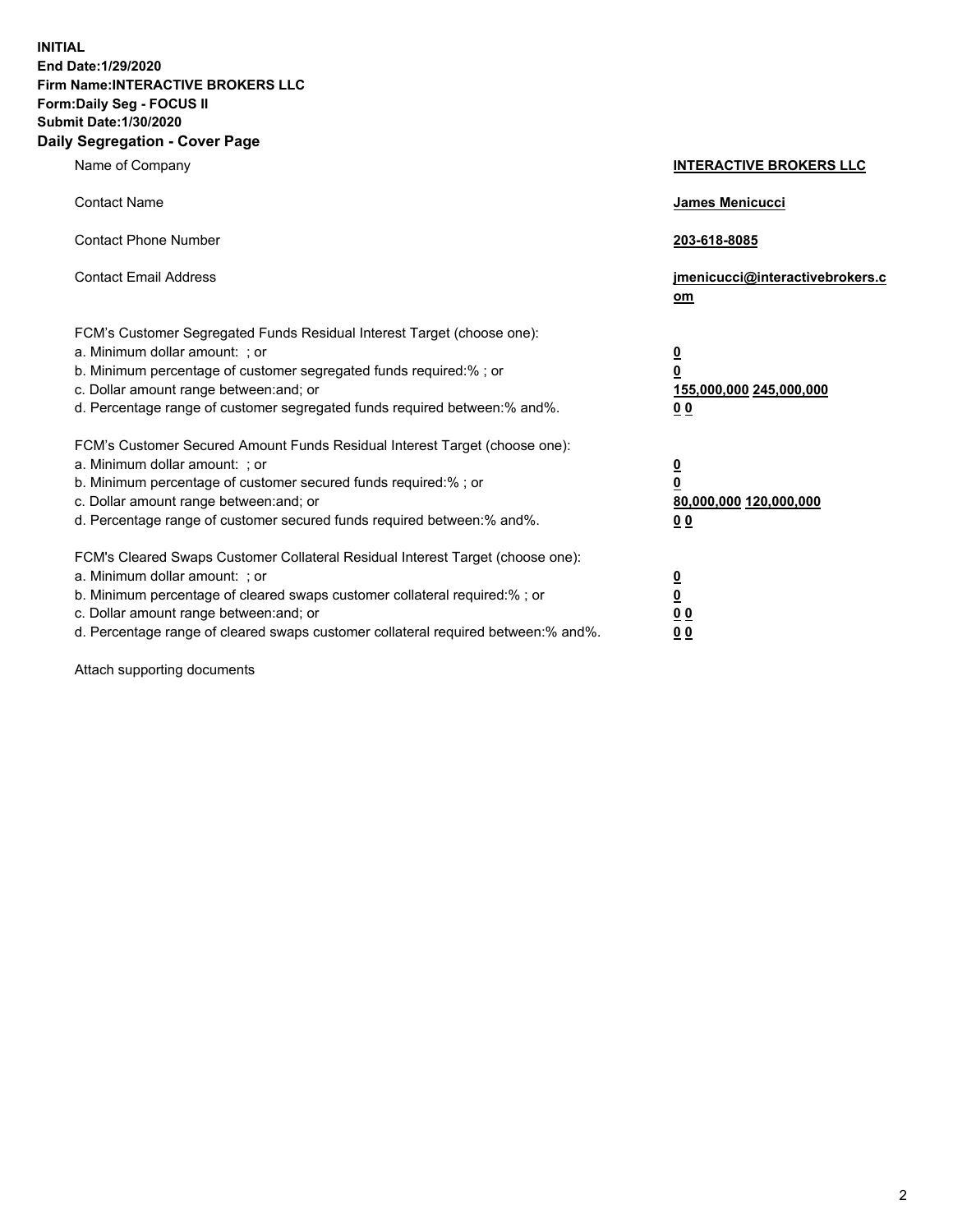**INITIAL End Date:1/29/2020 Firm Name:INTERACTIVE BROKERS LLC Form:Daily Seg - FOCUS II Submit Date:1/30/2020 Daily Segregation - Secured Amounts**

|     | Foreign Futures and Foreign Options Secured Amounts                                         |                                   |
|-----|---------------------------------------------------------------------------------------------|-----------------------------------|
|     | Amount required to be set aside pursuant to law, rule or regulation of a foreign            | $0$ [7305]                        |
|     | government or a rule of a self-regulatory organization authorized thereunder                |                                   |
| 1.  | Net ledger balance - Foreign Futures and Foreign Option Trading - All Customers             |                                   |
|     | A. Cash                                                                                     | 487,732,013 [7315]                |
|     | B. Securities (at market)                                                                   | $0$ [7317]                        |
| 2.  | Net unrealized profit (loss) in open futures contracts traded on a foreign board of trade   | 8,799,341 [7325]                  |
| 3.  | Exchange traded options                                                                     |                                   |
|     | a. Market value of open option contracts purchased on a foreign board of trade              | 208,608 [7335]                    |
|     | b. Market value of open contracts granted (sold) on a foreign board of trade                | -272,051 [7337]                   |
| 4.  | Net equity (deficit) (add lines 1. 2. and 3.)                                               | 496,467,911 [7345]                |
| 5.  | Account liquidating to a deficit and account with a debit balances - gross amount           | 4,859 [7351]                      |
|     | Less: amount offset by customer owned securities                                            | 0 [7352] 4,859 [7354]             |
| 6.  | Amount required to be set aside as the secured amount - Net Liquidating Equity              | 496,472,770 [7355]                |
|     | Method (add lines 4 and 5)                                                                  |                                   |
| 7.  | Greater of amount required to be set aside pursuant to foreign jurisdiction (above) or line | 496,472,770 [7360]                |
|     | 6.                                                                                          |                                   |
|     | FUNDS DEPOSITED IN SEPARATE REGULATION 30.7 ACCOUNTS                                        |                                   |
| 1.  | Cash in banks                                                                               |                                   |
|     | A. Banks located in the United States                                                       | 51,736,781 [7500]                 |
|     | B. Other banks qualified under Regulation 30.7                                              | 0 [7520] 51,736,781 [7530]        |
| 2.  | Securities                                                                                  |                                   |
|     | A. In safekeeping with banks located in the United States                                   | 467,419,500 [7540]                |
|     | B. In safekeeping with other banks qualified under Regulation 30.7                          | 0 [7560] 467,419,500 [7570]       |
| 3.  | Equities with registered futures commission merchants                                       |                                   |
|     | A. Cash                                                                                     | $0$ [7580]                        |
|     | <b>B.</b> Securities                                                                        | $0$ [7590]                        |
|     | C. Unrealized gain (loss) on open futures contracts                                         | $0$ [7600]                        |
|     | D. Value of long option contracts                                                           | $0$ [7610]                        |
|     | E. Value of short option contracts                                                          | 0 [7615] 0 [7620]                 |
| 4.  | Amounts held by clearing organizations of foreign boards of trade                           |                                   |
|     | A. Cash                                                                                     | $0$ [7640]                        |
|     | <b>B.</b> Securities                                                                        | $0$ [7650]                        |
|     | C. Amount due to (from) clearing organization - daily variation                             | $0$ [7660]                        |
|     | D. Value of long option contracts                                                           | $0$ [7670]                        |
|     | E. Value of short option contracts                                                          | 0 [7675] 0 [7680]                 |
| 5.  | Amounts held by members of foreign boards of trade                                          |                                   |
|     | A. Cash                                                                                     | 90,190,978 [7700]                 |
|     | <b>B.</b> Securities                                                                        | $0$ [7710]                        |
|     | C. Unrealized gain (loss) on open futures contracts                                         | 7,925,336 [7720]                  |
|     | D. Value of long option contracts                                                           | 208,608 [7730]                    |
|     | E. Value of short option contracts                                                          | -272,051 [7735] 98,052,871 [7740] |
| 6.  | Amounts with other depositories designated by a foreign board of trade                      | $0$ [7760]                        |
| 7.  | Segregated funds on hand                                                                    | $0$ [7765]                        |
| 8.  | Total funds in separate section 30.7 accounts                                               | 617,209,152 [7770]                |
| 9.  | Excess (deficiency) Set Aside for Secured Amount (subtract line 7 Secured Statement         | 120,736,382 [7380]                |
|     | Page 1 from Line 8)                                                                         |                                   |
| 10. | Management Target Amount for Excess funds in separate section 30.7 accounts                 | 80,000,000 [7780]                 |
| 11. | Excess (deficiency) funds in separate 30.7 accounts over (under) Management Target          | 40,736,382 [7785]                 |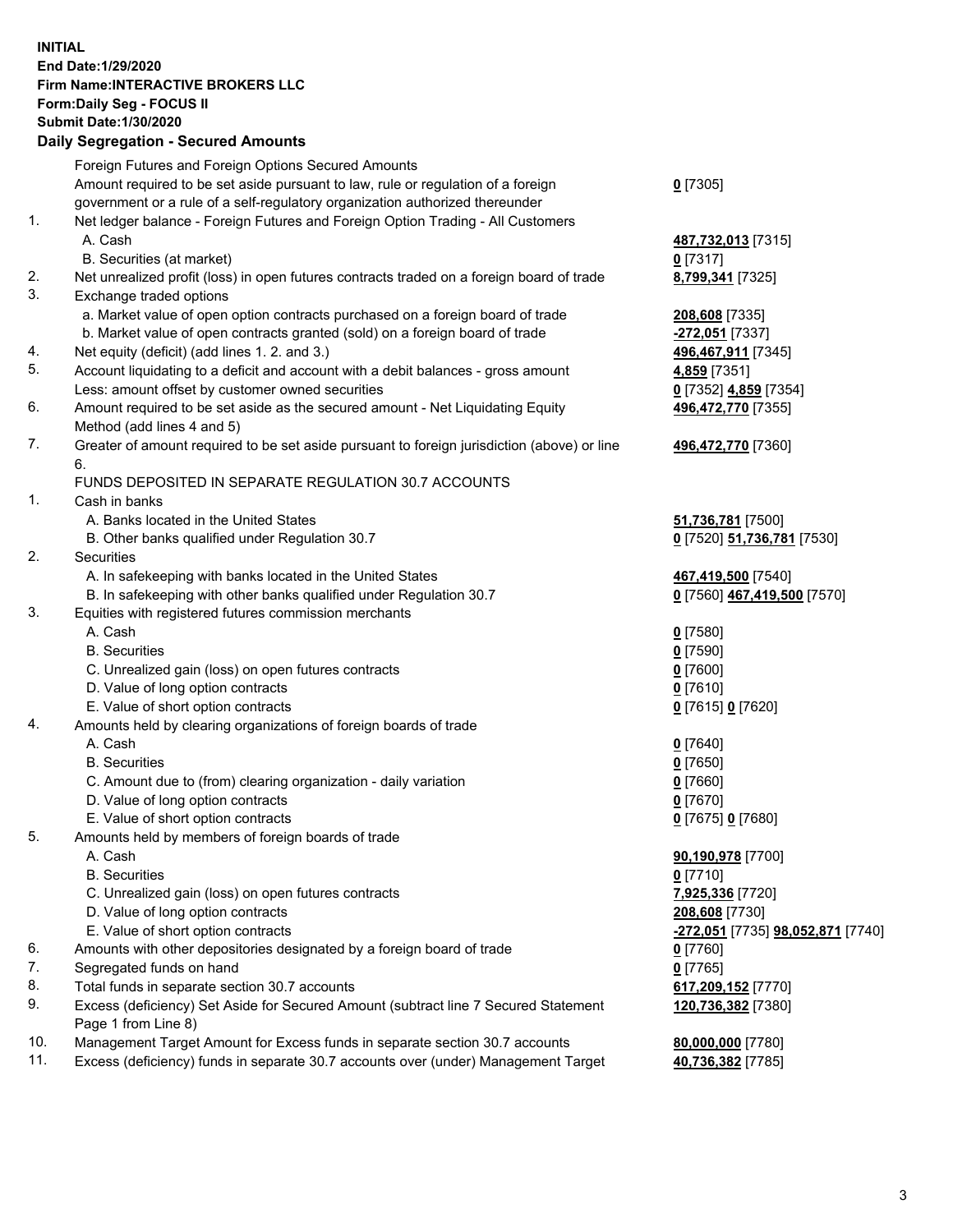**INITIAL End Date:1/29/2020 Firm Name:INTERACTIVE BROKERS LLC Form:Daily Seg - FOCUS II Submit Date:1/30/2020 Daily Segregation - Segregation Statement** SEGREGATION REQUIREMENTS(Section 4d(2) of the CEAct) 1. Net ledger balance A. Cash **4,246,344,908** [7010] B. Securities (at market) **0** [7020] 2. Net unrealized profit (loss) in open futures contracts traded on a contract market **-67,066,660** [7030] 3. Exchange traded options A. Add market value of open option contracts purchased on a contract market **207,572,145** [7032] B. Deduct market value of open option contracts granted (sold) on a contract market **-255,222,091** [7033] 4. Net equity (deficit) (add lines 1, 2 and 3) **4,131,628,302** [7040] 5. Accounts liquidating to a deficit and accounts with debit balances - gross amount **935,874** [7045] Less: amount offset by customer securities **0** [7047] **935,874** [7050] 6. Amount required to be segregated (add lines 4 and 5) **4,132,564,176** [7060] FUNDS IN SEGREGATED ACCOUNTS 7. Deposited in segregated funds bank accounts A. Cash **1,081,441,455** [7070] B. Securities representing investments of customers' funds (at market) **1,820,039,200** [7080] C. Securities held for particular customers or option customers in lieu of cash (at market) **0** [7090] 8. Margins on deposit with derivatives clearing organizations of contract markets A. Cash **5,742,813** [7100] B. Securities representing investments of customers' funds (at market) **1,477,862,022** [7110] C. Securities held for particular customers or option customers in lieu of cash (at market) **0** [7120] 9. Net settlement from (to) derivatives clearing organizations of contract markets **-3,477,402** [7130] 10. Exchange traded options A. Value of open long option contracts **207,333,482** [7132] B. Value of open short option contracts **-255,050,540** [7133] 11. Net equities with other FCMs A. Net liquidating equity **0** [7140] B. Securities representing investments of customers' funds (at market) **0** [7160] C. Securities held for particular customers or option customers in lieu of cash (at market) **0** [7170] 12. Segregated funds on hand **0** [7150] 13. Total amount in segregation (add lines 7 through 12) **4,333,891,030** [7180] 14. Excess (deficiency) funds in segregation (subtract line 6 from line 13) **201,326,854** [7190] 15. Management Target Amount for Excess funds in segregation **155,000,000** [7194] **46,326,854** [7198]

16. Excess (deficiency) funds in segregation over (under) Management Target Amount Excess